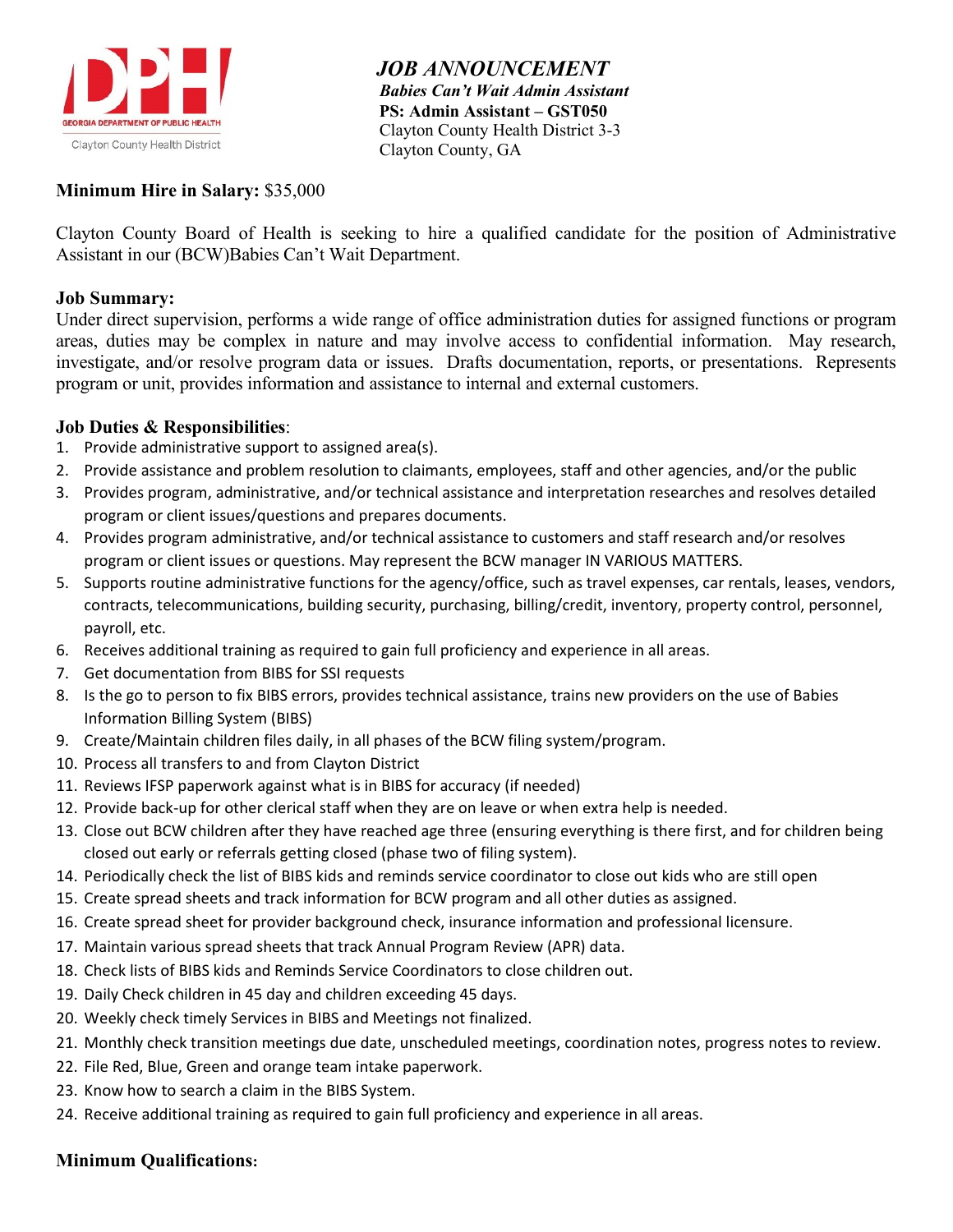Associate degree from an accredited college or university OR Two years of related experience.

## **Preferred Qualifications:**

## **Preference will be given to applicants who in addition to meeting the Minimum Qualifications also possess a background in the following:**

- Experience working with families and children with special needs.
- Bilingual
- Experience in medical billing, invoices, and scheduling
- Experience in Microsoft Excel
- Experience in a Filing System
- Experience in Formulating Spread Sheets

### **Benefits for Full Time Eligible Employees**

- 13 Paid Holidays
- Generous Leave Package
- Employees Retirement System
- Health Insurance
- Dental Insurance
- Vision Insurance
- Legal Insurance
- Long-Term Care Insurance
- Specified Illness
- Deferred Compensation (401K & 457 Plans)
- Southern Federal Credit Union
- Health Care Spending Account
- Dependent Care Spending Account
- Life Insurance
- AD&D Insurance
- Disability Insurance

## *For more information on the State of Georgia Benefits visit - <http://team.georgia.gov/>* **Additional Perks**

- A supportive and rewarding work environment
- Physical Activity Breaks
- Worksite Wellness Program
- Employee Assistance Program

*To learn more about Clayton County Health District visit <https://www.claytoncountypublichealth.org/>*

# **Deadline for Applications**: *(Position Open Until Filled)*

**Send State of GA Application to: Clayton County Health District Human Resources 1117 Battlecreek Road Jonesboro, GA 30236**

*Due to the volume of applications received, we are unable to provide information on application status by phone or email. All qualified applicants will be considered but may not necessarily receive an interview.*